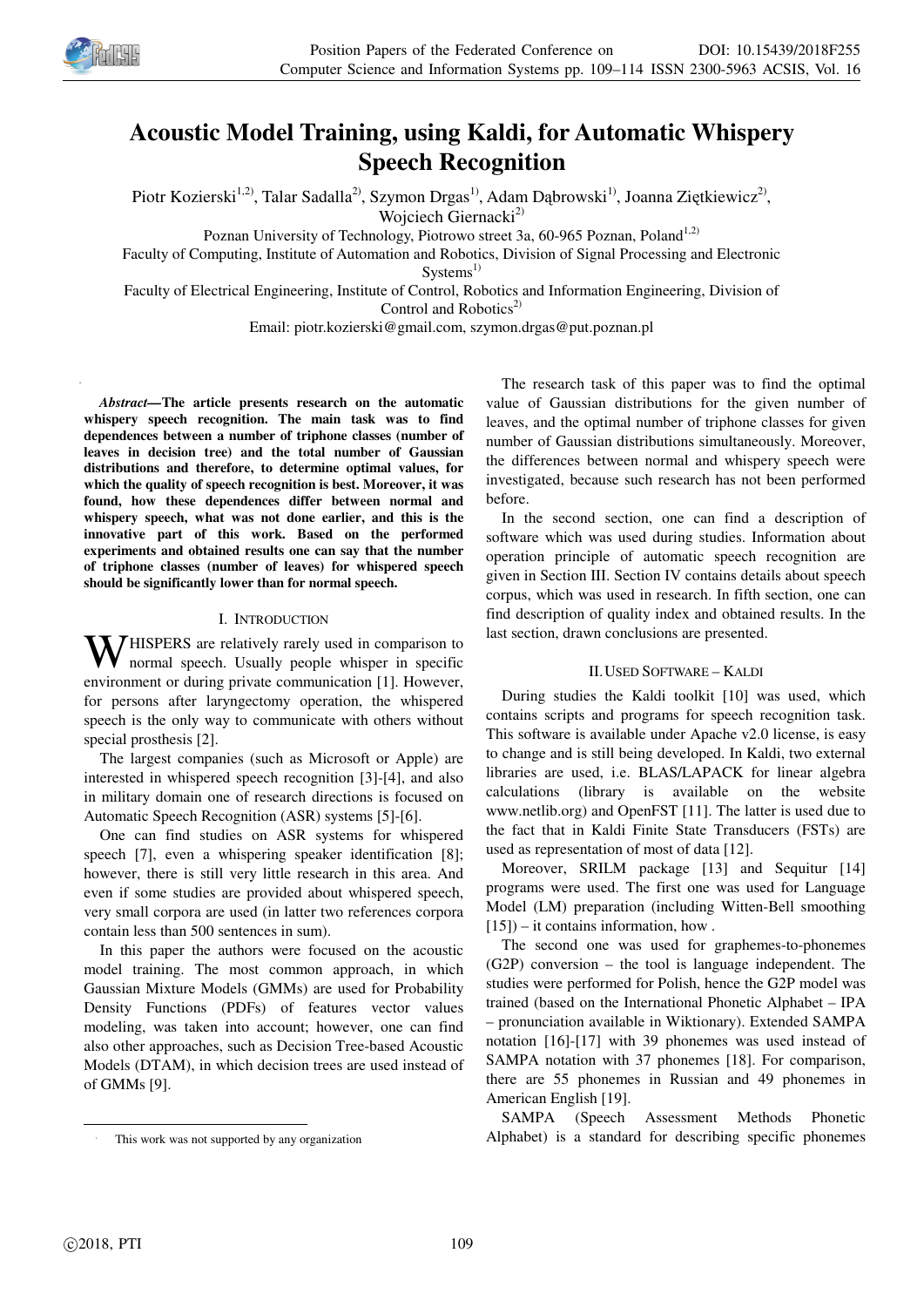Extended SAMPA notation was proposed by authors to improve speech recognition of Polish, hence that standard was used in performed research. Differences between SAMPA and Extended SAMPA notations are presented in Table I (for whole list of Polish phonemes see [16] or [20]).

#### III. AUTOMATIC SPEECH RECOGNITION

The main task of ASR systems is to decode the most probable word sequence (or only word, if isolated words are recognized instead of continuous speech), based on the audio signal with speech. The audio signal is divided into very short (usually 16-25 ms [21], but 25 ms default value was used) overlapping parts (the frame shift default value was equal to 10 ms), so called frames. From each frame, a feature vector is obtained – for Mel Frequency Cepstral Coefficients (MFCC) it is usually 13 values (twelve based on windowing, FFT, Mel scaling and DCT transformations and 13-th – signal energy). Next, first and second derivatives are calculated (∆+∆∆) obtaining 39 MFCC features.

Each feature vector is associated with *i*-th signal frame and is treated as observation  $o_i$ . The whole recording is a sequence of such observations  $O = \{o_1, o_2, ..., o_M\}$ . Among all possible utterances (word sequences) *w* one must find the most likely sentence, and it can be written as

$$
\hat{w} = \underset{w}{\arg \max} (p(w | O)) = \underset{w}{\arg \max} \left( \frac{p(w)p(O | w)}{p(O)} \right) =
$$
\n
$$
= \underset{w}{\arg \max} (p(w)p(O | w)),
$$

where  $p(w|O)$  is a posterior PDF, which must be maximized,

TABLE I. DIFFERENCES BETWEEN SAMPA AND EXTENDED SAMPA NOTATIONS [16]

| Word in | <b>SAMPA</b> |               | <b>Ext. SAMPA</b> |                            |
|---------|--------------|---------------|-------------------|----------------------------|
| Polish  | notation     | transcription | notation          | transcription              |
| typ     | I            | t I p         | у                 | t y p                      |
| gęś     | $e$ ~        | $g e - s'$    |                   |                            |
| was     | $0\sim$      | $V$ 0~ S      |                   |                            |
| kat     | k            | kat           | k                 | k a t                      |
| gen     | g            | g e n         | g                 | gen                        |
| kiedy   |              |               | $\mathbf{C}$      | $c$ j e d y                |
| giełda  | -            |               | J                 | $J$ j e w d a              |
| cyk     | ts           | ts I k        | $t^{\wedge}s$     | $t^{\wedge}s$ y k          |
| dzwon   | dz           | dz v o n      | $d^{\wedge}z$     | d^z v o n                  |
| czyn    | tS           | tS I n        | $t^{\wedge}S$     | $t^{\wedge}S$ y n          |
| dżem    | dZ           | $dZ$ e m      | $d^{\wedge}Z$     | $d^{\wedge}Z$ e m          |
| ćma     | ts'          | $ts3$ m a     | $t^{\wedge}s'$    | $t^{\wedge}s^{\wedge}$ m a |
| dźwig   | dz'          | $dz'$ v i k   | $d^2z$            | $d^2z'$ v i k              |
| ciąża   |              |               | $W \sim$          | $t^{\wedge}s'$ o w~ Z a    |
| więź    |              |               | $j$ ~             | $v$ j e j $\sim$ s'        |

 $p(w)$  is the prior PDF, which informs, what is the probability that sentence *w* occurs,  $p(O|w)$  is the conditional probability that word sequence *w* occurs for observations  $O$ , and  $\hat{w}$  is the most probably words sequence.

The whole ASR model is constructed as the Hidden Markov Model (HMM), in which each state is associated with some phoneme (or triphone). Based on the subsequent observations, ASR system should estimate sequence of these states, and this can be solved using the Viterbi algorithm [22].

The prior probability  $p(w)$  is represented by the LM in ASR model. Similarly, Acoustic Model (AM) represents probability  $p(O|w)$ . Therefore, one can see that appropriate LM and AM are fundamental for good ASR working. Language model contains information about "word connections", one can say "grammar" of specific language. Very helpful may be corpus which contains a huge number of works (articles, novels, poems, blog entries, etc.), e.g. [23]. However, in practice, only utterances available in speech corpus are taken into account.

Preparation of LM is relatively fast. Much more difficult is AM training. Acoustic model is also constructed in HMM form; hence, transition probabilities are calculated during training, but also probabilistic distributions associated with specific states (triphones) must be estimated. These distributions are usually represented by the Gaussian mixture models; however, one can find also other approaches [9]. GMM is a distribution which is created from the combination (addition) of two or more Gaussian distributions.

The all states (associated with triphones – three consecutive phonemes) are clustered and not all possible triphones are modeled. It does not mean that different states are treated as the same, but at this processing stage few (or dozen) triphones from the same class are unrecognizable. Based on the lexicon or LM a specific triphone will be recognized later. In Kaldi toolkit this classification is done by the Decision Tree (DT), i.e., one specific class is chosen based on the series of comparisons (which parameters are compared and boundary values are chosen during AM training).

The size of DT (number of classes) and the whole number of Gaussian distributions (each GMM, which described one class, is composed of few or dozen ones) are the main two parameters in AM training in Kaldi.

## IV. SPEECH CORPUS

The authors were focused on the Automatic Whispery Speech Recognition (AWSR), and hence a specific speech corpus was needed. However there are very few of databases with whispery speech. One of such is CHAINS corpus [24] which contains about 1200 sentences in whisper. The second available corpus – Audiovisual (AVW) [25] contains over 1300 whispered sentences. Unfortunately, both are too small for AWSR research.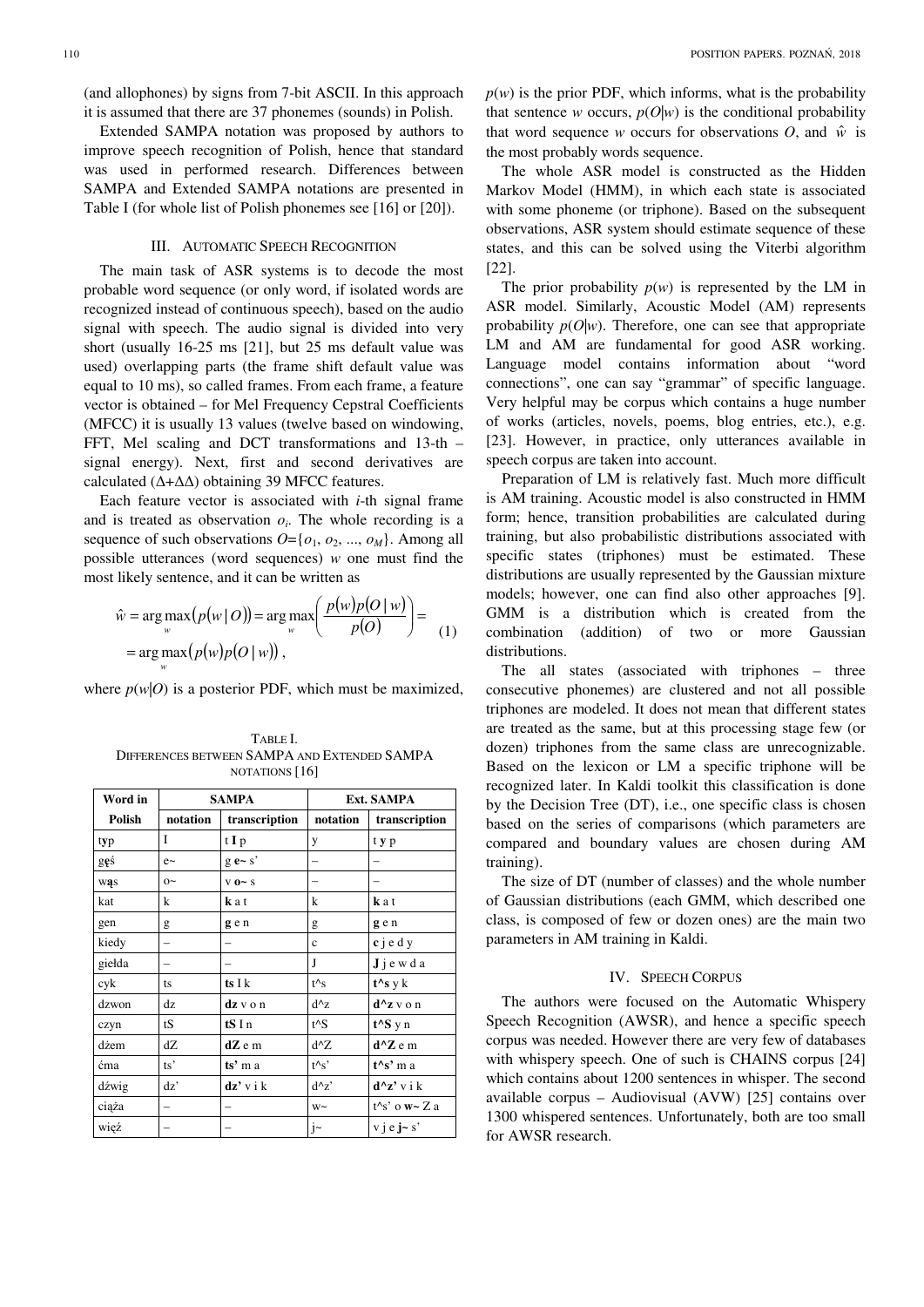The largest corpus with whispery speech, which was used in [26], contains about 14,000 whispered sentences and theoretically could be used in AWSR task; however, this is Japanese corpus, and in such languages like Mandarin or Japanese it is important to model the accent, which can change the word meaning [27].

Due to the lack of required database, the authors decided to prepare corpus with Polish (normal and whispered) speech (see Table II, and for comparison also older version of corpus is described in Table III). The sentences come mainly from Andersen's fairy tales (like "The Toad", "The Nightingale", "The Ugly Duckling"); however, one can find also fragments from Grimm brothers' fairy tales.

All utterances were recorded in 48 kSps sampling rate and 16-bit quantization depth. Every speaker (there are over 50 different speakers) recorded sentences on his/her own device, so the recordings quality widely vary between speakers.

#### V.EXPERIMENTS AND RESULTS

All experiments were repeated two times for different test speakers group (the choice of testing speakers was widely described in [28]) and presented results are mean values. Each time ASR system was trained on recordings from all speakers (except the testing ones).

The quality of speech recognition is described by the Word Error Rate (WER) index

$$
WER = \frac{Del + Ins + Subs}{N_{ut}} \cdot 100\%,\tag{2}
$$

**Property Normal speech Whispered speech**  Number of sentences 9,522 8,753 Number of words 108,038 95,305 Number of different words 5,094 4,763 Total recordings length 988.5 min  $(16.5 h)$ 942.9 min (15.7 h) Number of speakers 156

TABLE III. PROPERTIES OF THE USED SPEECH CORPUS  $(2^{ND}$  VERSION)

TABLE III. PROPERTIES OF THE OLD SPEECH CORPUS  $(1^{ST}$  VERSION) – ALL THESE RECORDING ARE ALSO CONTAINED IN  $2^{\text{\tiny{ND}}}$  version

| <b>Property</b>           | <b>Normal</b><br>speech | Whispered<br>speech |
|---------------------------|-------------------------|---------------------|
| Number of sentences       | 5,935                   | 5,411               |
| Number of words           | 61,964                  | 53,335              |
| Number of different words | 3,556                   | 3,427               |
| Total recordings length   | 547.5 min               | 548.5 min           |
|                           | (9.1 h)                 | (9.1 h)             |
| Number of speakers        | 33                      |                     |

where Del is the number of deletions (cases where word from reference is not present in output sentence), Ins is the number of insertions (cases where word in recognized sentence does not occur in reference), Subs is the number of substitutions (cases where one word from reference is confused with another one from output sentence), and  $N_{utt}$  is the number of words in a reference sentence. The sum in numerator is a minimum edit distance on words between obtained output from ASR system and the reference utterance [12].

The lexicon was extended from 5,000 words, which occur in speech corpus, to 50,000 words to obtain large vocabulary ASR system (based on the classification in [29]). It was done by adding new sentences during LM creation. Moreover, the differences in results and directions of changes are better visible for higher WER level.

During research the AM training path mono  $\rightarrow$  tri1  $\rightarrow$ tri2a (designations from Kaldi) was used. The choice was dictated by the previous studies [30], where it was concluded that this training path provides satisfying speech recognition quality and quite short training computation time simultaneously.

The experiments were performed for different number of leaves and number of Gaussian distributions in AM training. In each case values were the same for tri1 and tri2a steps – it was caused by the preliminary research. In both tri1 and tri2a steps the same scripts are used, and the only difference between tri1 and tri2a is their order. The authors tried to add third step tri3a (again – the same script run third time) and the impact of leaves number and Gauss number in first two runs on speech recognition quality was studied (in all cases numbers of leaves and Gauss were the same for third – tri3a – step).

The results of preliminary research showed that only parameters in the last step have significant influence on the speech recognition quality. Based on this, it was decided to set the same parameter values for both tri1 and tri2a steps. Obtained results are presented in Fig. 1-4.

### VI. CONCLUSIONS

Based on the obtained results presented in Fig. 1-2 one can see that with increasing the total number of Gaussian distributions in AM model the speech recognition quality improves. This is caused by better modeling of the probability distribution of phones' features vectors (more sum components in GMMs).

However, for the number of leaves (number of different triphones classes – see Fig. 3-4) one can see that there is an optimal value, for which WER index is the lowest. For normal speech, number of Gaussian distributions should be increased together with the number of classes. And the default values (2,000 leaves and 11,000 Gaussian distributions) are quite good for normal speech (if one wants to improve acoustic model, and quality of ASR system at the same time, both values should be increased).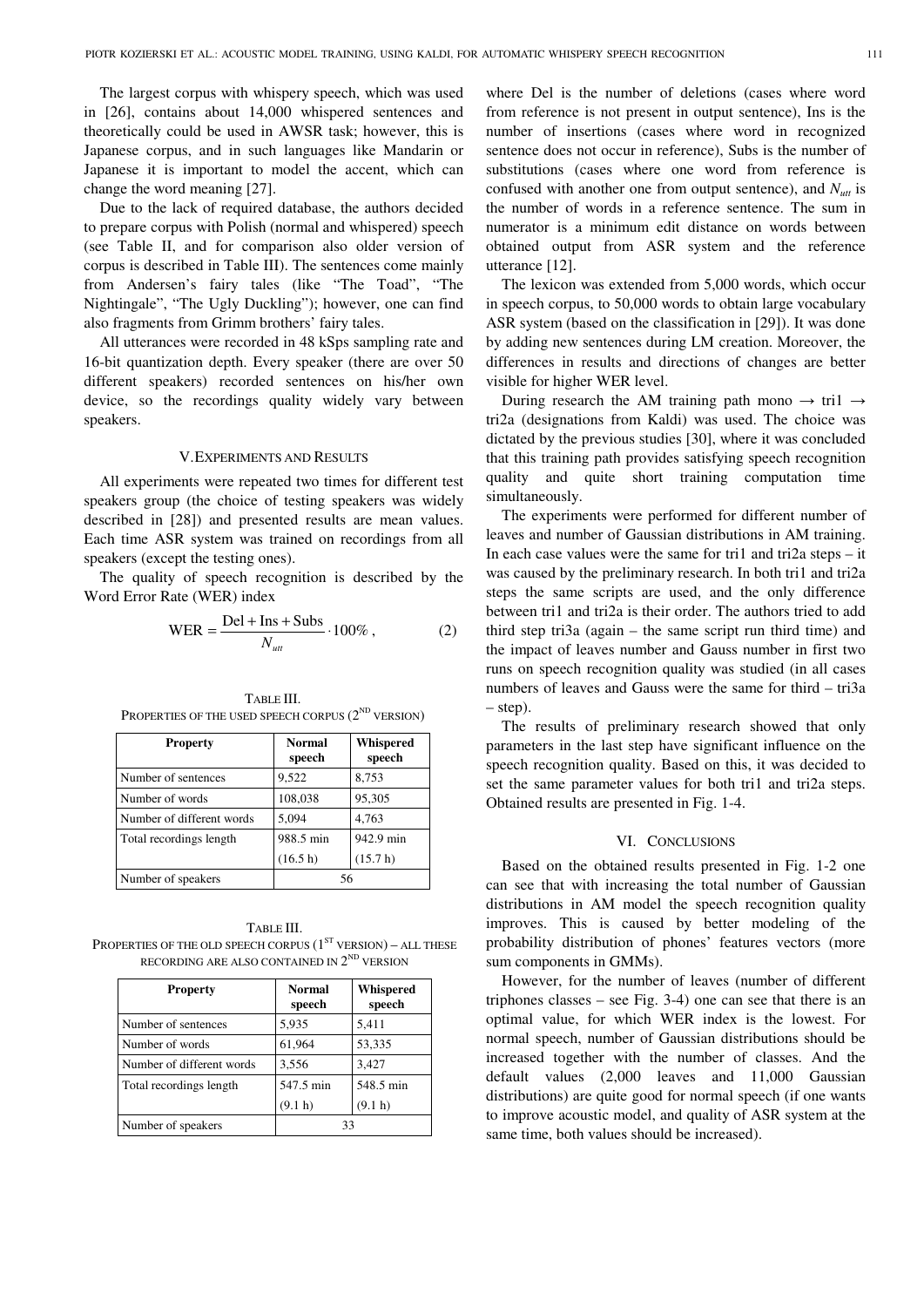On the contrary, in whispery speech one can see the difference – the optimal value of decision tree leaves is lower in all cases. The default value (2000) should be decreased, or the number of Gaussian distributions should be greatly increased; however, in all cases, further increase of class number has a negative impact on speech recognition quality. This is probably caused by the fact that in whispered speech there is no more than 2,000 different triphones (theoretically it could be  $39^3 \approx 60,000$ ; however, in whispers many phonemes sounds the same).

In the future research the authors plan to use neural networks for whispery speech recognition, and also sharing of prepared speech corpus is planned.

#### **REFERENCES**

[1] H. R. Sharifzadeh, I. V. McLoughlin, and F. Ahmadi, "Reconstruction of normal sounding speech for laryngectomy patients through a modified CELP codec," *Biomedical Engineering, IEEE Transactions on*, vol. 57, no. 10, pp. 2448–2458, 2010.



Fig. 1 Quality of speech recognition in function of total Gaussian distributions number for normal speech



Fig. 2 Quality of speech recognition in function of total Gaussian distributions number for whispery speech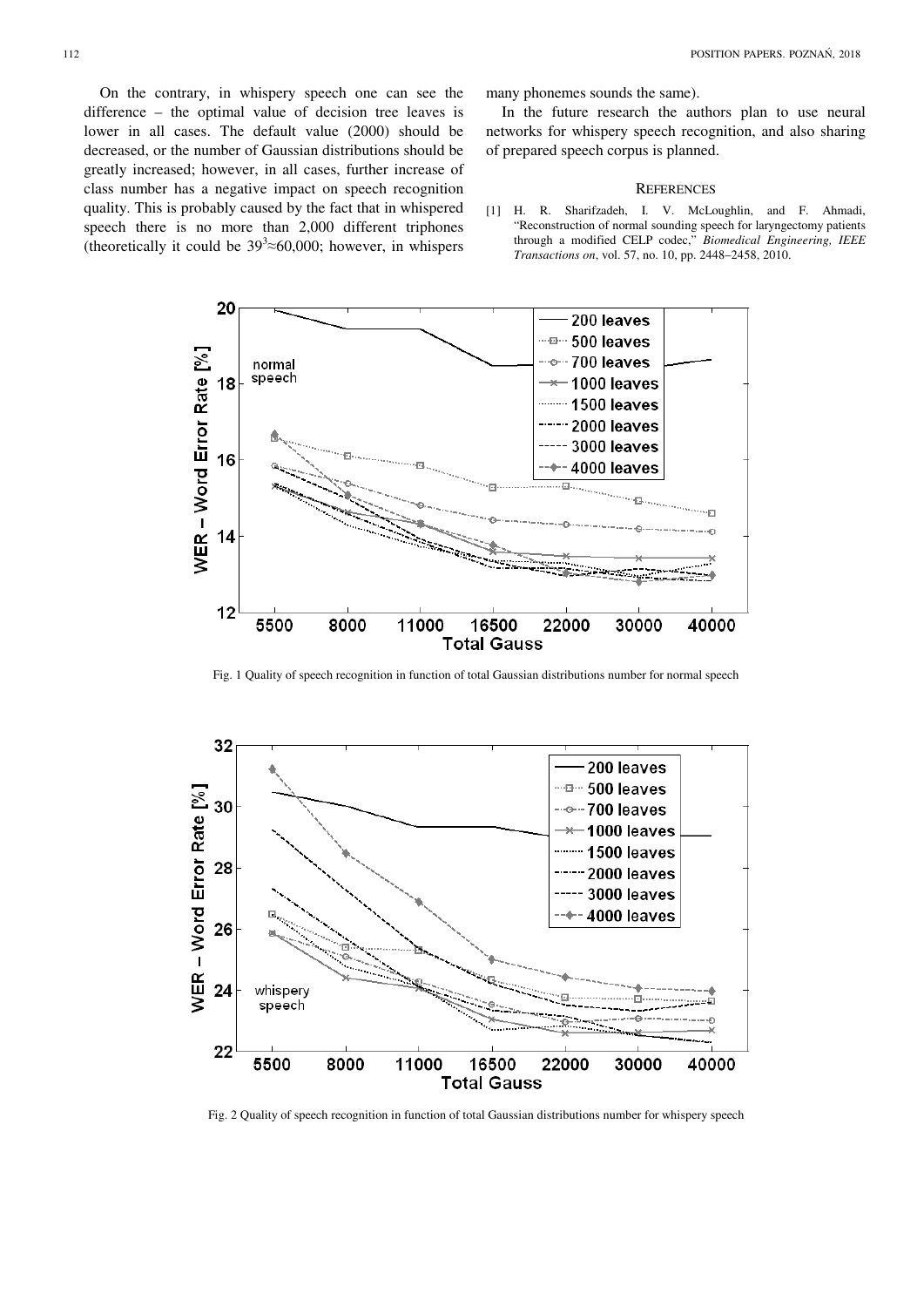- [2] H. F. Nijdam, A. A. Annyas, H. K. Schutte, and H. Leever, "A new prosthesis for voice rehabilitation after laryngectomy," *Archives of Otorhinolaryngology*, vol. 237, no. 1, pp. 27–33, 1982.
- [3] X. Huang, A. Acero, F. Alleva, M. Y. Hwang, L. Jiang, and M. Mahajan, "Microsoft Windows highly intelligent speech recognizer: Whisper," in *Acoustics, Speech, and Signal Processing, 1995 International Conference on (ICASSP-95)*, vol. 1, pp. 93–96.
- [4] T. J. Raitio, M. J. Hunt, H. B. Richards, and M. Chinthakunta, "Digital assistant providing whispered speech," U.S. Patent 15/266,932, December 14, 2017.
- [5] D. T. Williamson, M. H. Draper, G. L. Calhoun, and T. P. Barry, "Commercial speech recognition technology in the military domain:

Results of two recent research efforts," *International Journal of Speech Technology*, vol. 8, no. 1, pp. 9–16, 2005.

- [6] S. Pigeon, C. Swail, E. Geoffrois, G. Bruckner, D. Van Leeuwen, C. Teixeira, et al., *Use of speech and language technology in military environments*, Montreal, Canada, North Atlantic Treaty Organization, 2005.
- [7] S. C. S. Jou, T. Schultz, and A. Waibel, "Whispery speech recognition using adapted articulatory features," in *ICASSP*, March 2005, pp. 1009–1012.
- [8] Q. Jin, S. C. S. Jou, and T. Schultz, "Whispering speaker identification," in *Multimedia and Expo, 2007 IEEE International Conference on*, pp. 1027–1030.



Fig. 3 Quality of speech recognition in function of leaves number for normal speech



Fig. 4 Quality of speech recognition in function of leaves number for whispery speech